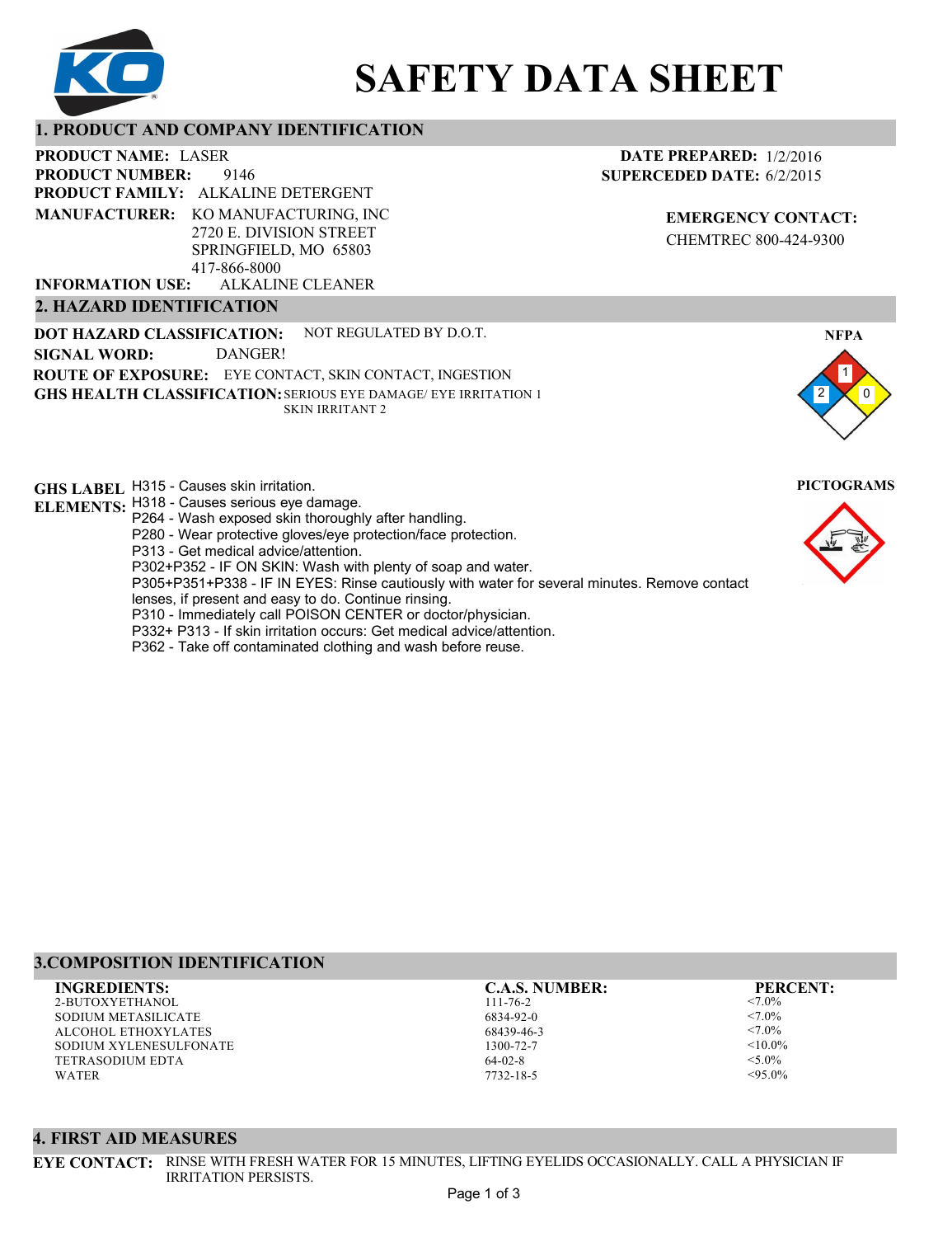# 9146 **PRODUCT NUMBER: PRODUCT NAME: LASER**

# **DATE PREPARED:** 1/2/2016 **SUPERCEDED DATE:** 6/2/2015

# **4. FIRST AID MEASURES - CONTINUED**

**SKIN CONTACT:** RINSE WITH PLENTY OF FRESH WATER AND REMOVE CONTAMINATED CLOTHING IMMEDIATELY. CALL A PHYSICIAN IF IRRITATION PERSISTS.

**INGESTION:** RINSE MOUTH WITH FRESH WATER. DO NOT INDUCE VOMITING. CALL A PHYSICIAN IMMEDIATELY. IF CONSCIOUS, GIVE LARGE QUANTITIES OF WATER. DO NOT GIVE ANYTHING BY MOUTH IF UNCONSCIOUS.

**INHALATION:** IF OVERCOME BY EXPOSURE, REMOVE VICTIM TO FRESH AIR IMMEDIATELY. GIVE OXYGEN OR ARTIFICIAL RESPIRATION AS NEEDED. CALL A PHYSICIAN IMMEDIATELY.

#### **5. FIRE FIGHTING MEASURES**

**FLAMMABLE PROPERTIES:** NON FLAMMABLE.

**FLASH POINT:** >200F

**SUITABLE EXTINGUISHING MEDIA:** DRY CHEMICAL, FOAM OR CARBON DIOXIDE, WATER SPRAY.

**UNSUITABLE EXTINGUISHING MEDIA:** NOT ESTABLISHED.

**SPECIFIC HAZARDS ARISING** NONE KNOWN.

#### **FROM THE CHEMICAL:**

**PROTECTIVE EQUIPMENT AND PRECAUTIONS FOR FIREFIGHTERS:** APPPROVED) AND FULL PROTECTIVE GEAR. WEAR SELF-CONTAINED BREATHING APPARATUS (PRESSURE DEMAND MSHA/NIOSH

#### **6. ACCIDENTAL RELEASE MEASURES**

**PERSONAL PRECAUTIONS:** AVOID CONTACT WITH EYES AND SKIN. SPILL AREA MAY BE SLIPPERY. WEAR PROPER PROTECTIVE EQUIPMENT WHEN DEALING WITH RELEASE.

**ENVIRONMENTAL PRECAUTIONS:** CONTAIN SPILL TO AVOID RELEASE TO THE ENVIRONMENT. KEEP CONTAINER TIGHTLY CLOSED WHEN NOT IN USE.

**METHODS FOR CONTAINMENT** COLLECT FOR DISPOSAL USING AN INERT ABSORBENT MATERIAL AND TRANSFER FO A **AND CLEAN-UP:** CONTAINER FOR REUSE OR DISPOSAL.

#### **7. HANDLING AND STORAGE**

**HANDLING:** HANDLE WITH CARE AND AVOID CONTACT WITH EYES AND SKIN. ALWAYS WEAR PROPER CHEMICAL RESISTANT PROTECTIVE EQUIPMENT 29CFR1910.132-138. WASH THOROUGHLY AFTER HANDLING.

**STORAGE:** STORE IN A COOL, DRY PLACE. KEEP OUT OF REACH OF CHILDREN. KEEP LID TIGHTLY CLOSED WHEN NOT IN USE.

#### **8. EXPOSURE CONTROLS/PERSONAL PROTECTION**

**ENGINEERING CONTROLS:** NONE REQUIRED UNDER NORMAL USE.

**EYE / FACE PROTECTION:** CHEMICAL SAFETY GLASSES.

**SKIN PROTECTION:** CHEMICAL RESISTANT GLOVES.

**THRESHOLD LIMIT VALUE (TLV):** 2-BUTOXYETHANOL, 20 PPM

# **9. PHYSICAL AND CHEMICAL PROPERTIES**

**PHYSICAL STATE:** LIQUID. **APPEARANCE: ODOR: BOILING POINT:** NOT ESTABLISHED. **FREEZING POINT:** NOT ESTABLISHED. **SPECIFIC GRAVITY:** 1.04 **pH (1%): EVAPORATION RATE:** NOT ESTABLISHED. **FLASH POINT: LOWER FLAMMABILITY/EXPLOSIVE LIMIT:** NOT ESTABLISHED. **UPPER FLAMMABLE/EXPLOSIVE LIMIT:** NOT ESTABLISHED. 11.4-11.9 >200F RED LIQUID. SOLVENT SCENT. **VISCOSITY: REALITIVE DENSITY:** 8.7 LBS./GL. **SOLUBILITY: VAPOR PRESSURE:** NOT ESTABLISHED. **VAPOR DENSITY:** NOT ESTABLISHED. **DECOMPOSITION** NOT ESTABLISHED. **TEMPERATURE: PARTICAL COEFFICIENT:** NOT ESTABLISHED. **N-OCTANOL/WATER** NOT ESTABLISHED. SOLUBLE.

**AUTO-IGNITION TEMPERATURE:** NOT ESTABLISHED.